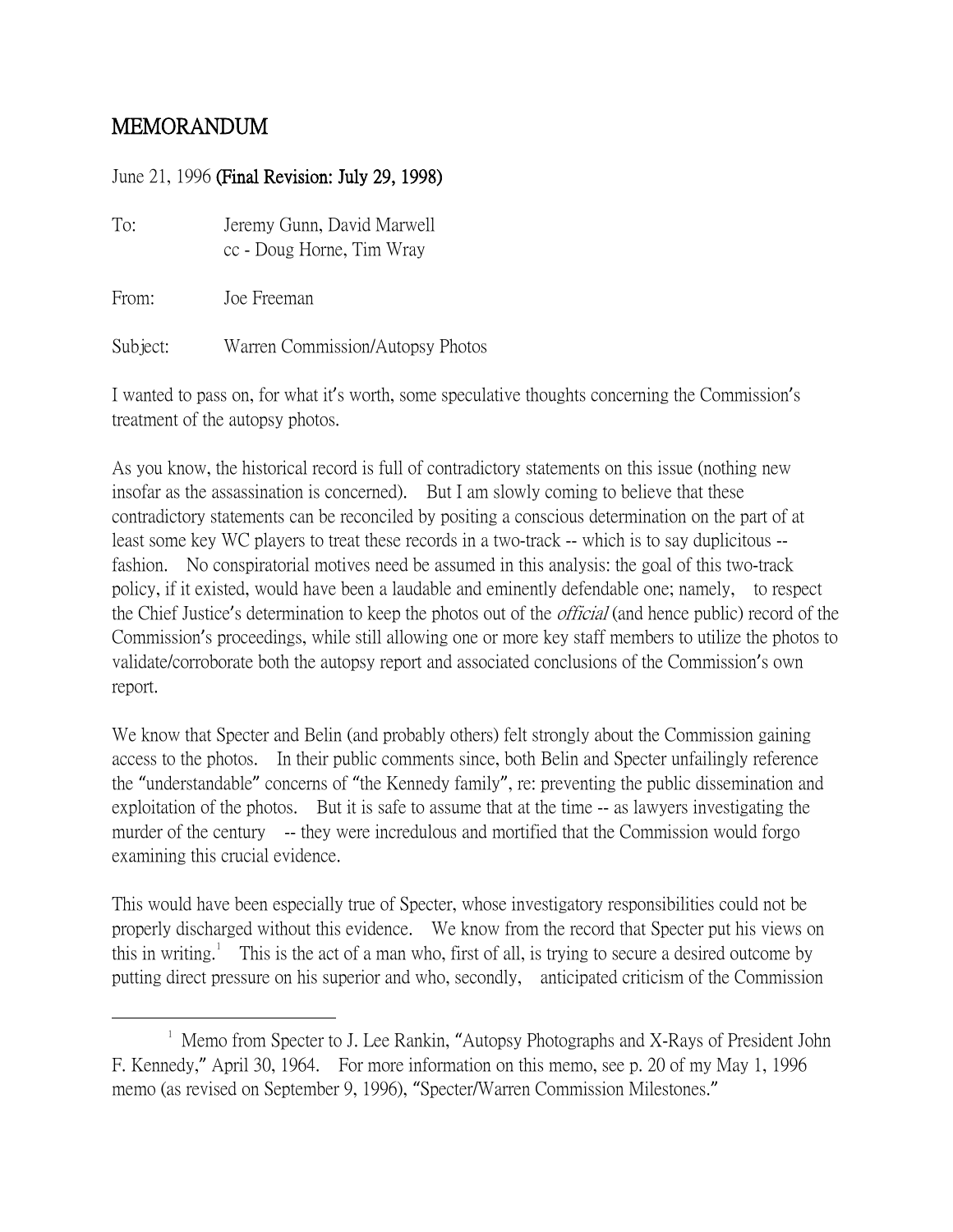in the event his advice wasn't followed and wanted to disassociate himself from what he would have regarded as a disastrous decision not to view the photos.

An alternative explanation for Specter's memo is that Rankin, directly or indirectly, asked for it because he wanted ammunition with which to approach the Commission, especially Chief Justice Warren. In this scenario, Rankin -- perhaps after an initial rebuff of some sort from the Chief Justice -- needed to portray himself as articulating the staff's strong grievances on the issue. This latter scenario is perhaps oversubtle, though not wholly implausible.

In either event, Specter was clearly cognizant of the Chief Justice's concerns as he crafted his memo, since he specifically suggests that the number of individuals given access to the photos and X-rays be held to an "absolute minimum" and that they not be made part of the Commission's official records. In the end, of course, this is exactly what happened.

But not smoothly, or right away. Specter's memo is the occasion (or excuse, depending on the scenario) for discussion at the Commission's executive session that same day (April 30).<sup>[2](#page-1-0)</sup> "Autopsy Pictures of President Kennedy" is Item 5 on the agenda. During the discussion of this item, Rankin articulates the need to examine the autopsy photos, citing the staff's feelings and proffering what he probably considered a compromise: a recommendation that a doctor and a single Commissioner examine the photos to ensure they were consistent with the Commission's findings, and that the viewing be "unofficial" so that the photos would not have to be included in the Commission's public record. There is reason to believe that it was intended or assumed that the viewing pair would be the Chief Justice and Dr. Humes. $3$  McCloy, in particular, seems supportive of moving forward. Warren, while clearly reluctant, accedes "only for verification purposes."

<span id="page-1-0"></span> $\overline{\phantom{a}}$  2 <sup>2</sup> As to Specter's memo being dated the same day as the executive session, three possible explanations suggest themselves: 1) Rankin urged Specter to get the memo done in time for an already-scheduled executive session, 2) Specter, knowing such a session was scheduled and wanting to force Rankin's hand, wrote the memo with the meeting specifically in mind, or 3) it was a complete coincidence.

<span id="page-1-1"></span><sup>&</sup>lt;sup>3</sup> In a later memo of May 12, 1964, "Examination of Autopsy Photographs and X-Rays," Specter suggests that "we have a court reporter present so that we may examine Dr. Humes after the X-rays and photographs are reviewed...". Similarly, Commissioner McCloy, in a 1967 interview with CBS News, states: "I thought that he [Earl Warren] was really going to see them, but it turned out that he hadn't." (Cited by Harold Weisberg in Post Mortem,p. 553.)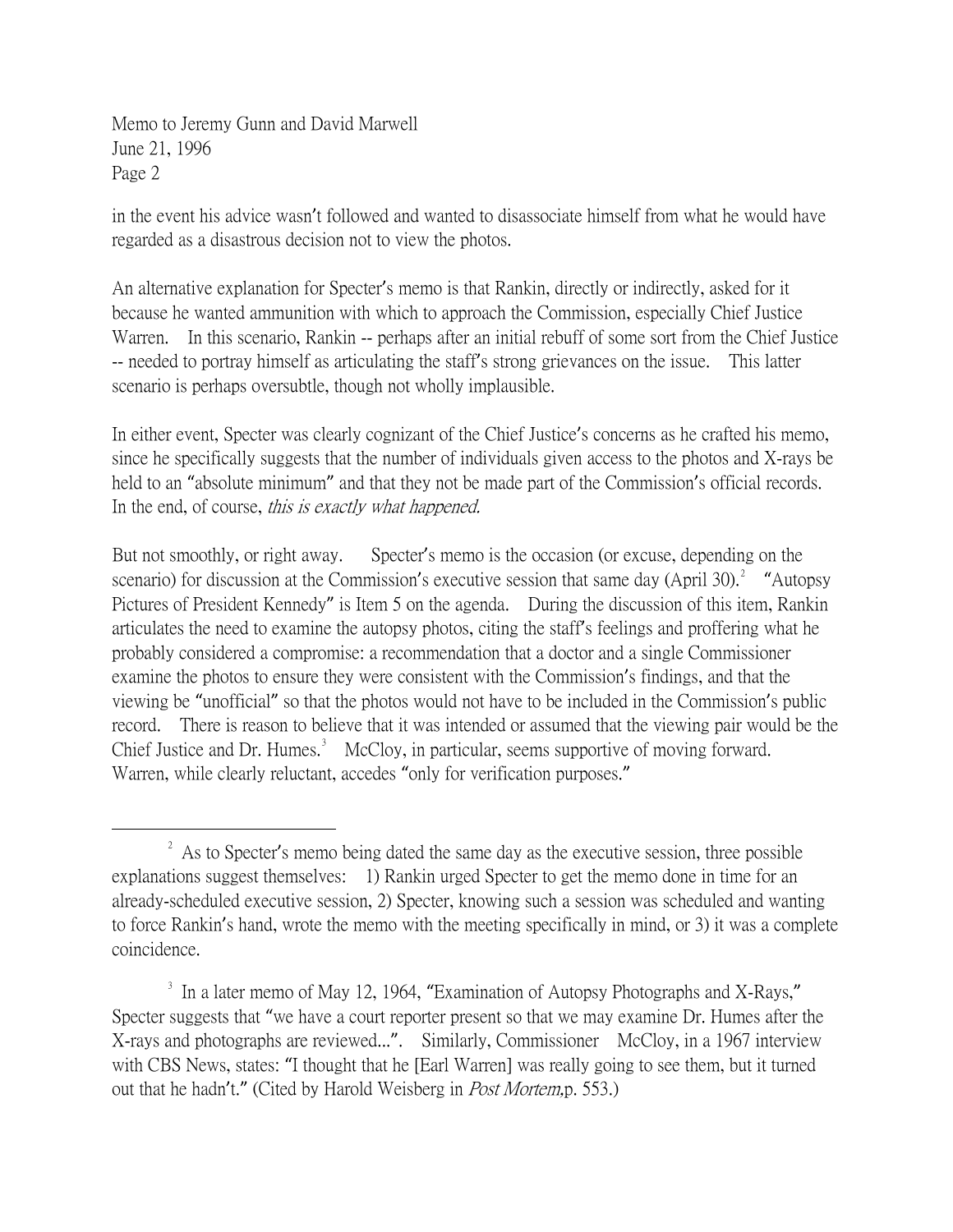The issue appears to have been settled. But, clearly, it wasn't. The question then becomes, why-given this documented decision at the April 30th executive session -- does the subsequent history of the Commission's handling of the issue become so obscure and muddled?

The muddling does not appear to have been immediate. Following the April 30th meeting, the decision to move ahead seems to have been communicated back to the staff by Rankin. Certainly the author of the key memo, Specter, acts as if he has been informed. Two weeks after the apparent Commission decision to proceed -- on May 12, 1964 -- Specter authors another memo on the subject, this one entitled "Examination of Autopsy Photographs and X-rays of President Kennedy." In this memo, Specter is no longer *advocating* the examination of the photos, he is *explicating* what should be looked for *when* they are examined. While other interpretations are possible, I believe implicit in this memo is an assumption by Specter that he was *not* going to be among those with access to the photos -- or at least that he *might* not be; hence the need to instruct others what to look for.

When this May 12th memo is written, the reenactment in Dallas is two weeks away and detailed planning for it has already begun. Specter is a key player both in the planning of and the execution of the reenactment.<sup>[4](#page-2-0)</sup>

A definitive reconstruction of what may have transpired during this two week period -- beginning on May 12th when Specter appears to be assuming he won't be seeing the photos and ending on May 24th (or 25th) when USSS Inspector Tom Kelley shows him a single autopsy photo -- is impossible without new input from key participants. But somewhere in this time-frame the earlier game plan decided on by the Commission at its April 30th meeting seems to have fallen apart, necessitating a "Plan B" that was implemented by Thomas Kelley and Arlen Specter in Dallas.

<span id="page-2-0"></span><sup>&</sup>lt;sup>4</sup> On the same day Specter writes his memo of instructions relative to what should be looked for when the photos and X-rays are examined, he also authors a four-page memo to Rankin entitled "Agenda for On-The-Site Tests at Dallas." Specter later tells author Richard J. Whalen that Warren was initially opposed to conducting the reenactment at all (unpublished summary of a November 3, 1966 interview). Specter's recollection squares with Esptein's claims in *Inquest* (see pp. 130-131 of The Assassination Chronicles, 1992).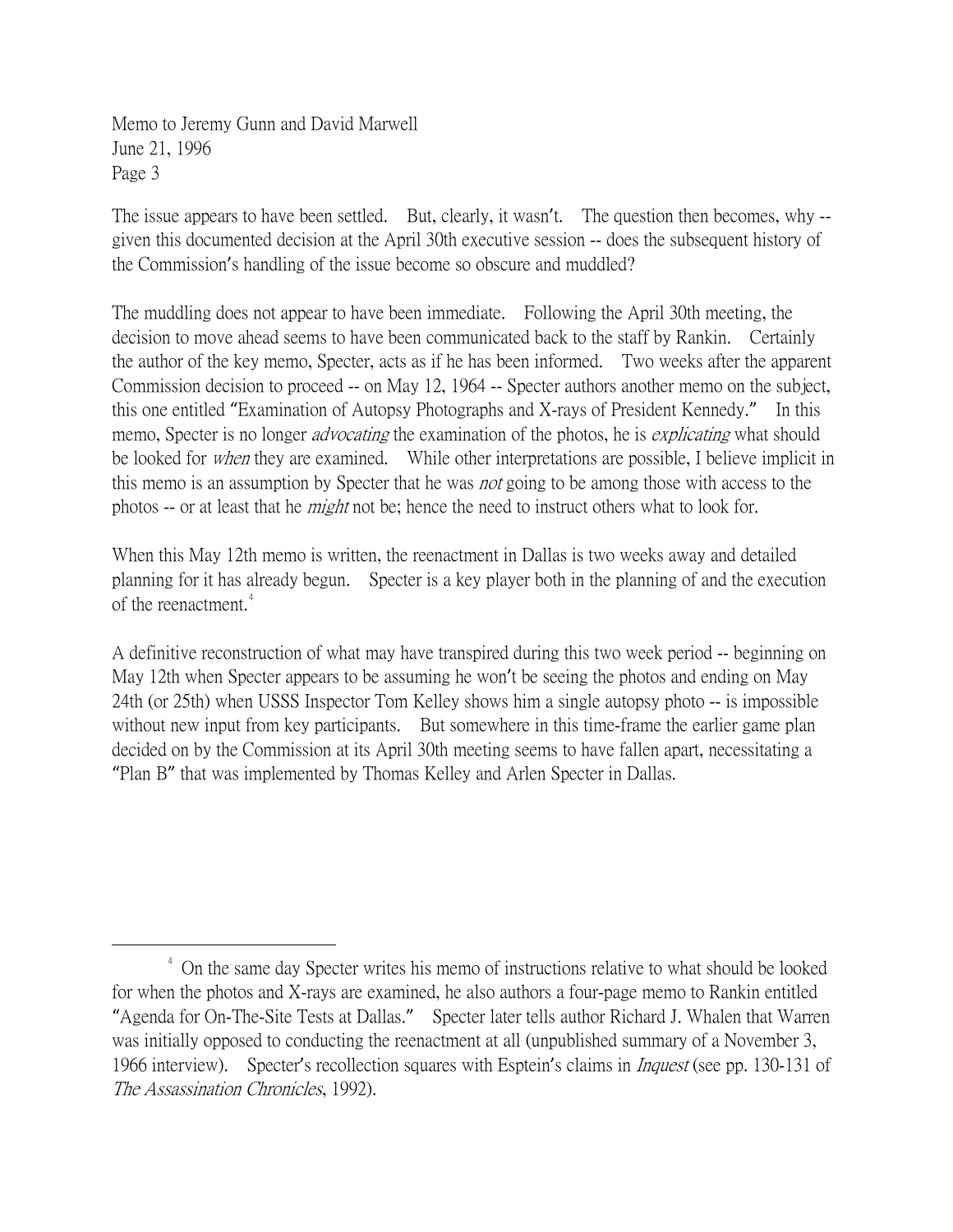It stretches credulity to suggest that the showing of the photo to Specter in Dallas was a spontaneous act. Kelley is unlikely to have secured the photo (or photos -- though Specter has stated that he was only shown one photo, it is possible that Kelley had more than one photo with him in Dallas) from its safe in the Executive Office Building without some specific purpose in mind. Nor was he likely to have transported the photo to Dallas without such a purpose. Moreover, there is no indication in the record that Kelley actually had the combination to the safe in the office of the Protective Research Section where the photos were kept, suggesting that others may have been complicit in Kelley's retrieval of the photo from the safe.<sup>[5](#page-3-0)</sup> Whatever others may have known or guessed about Kelley's intentions, however, he must have secured the photo with the intention of taking it to Dallas to show someone -- otherwise, why take it at all?

While it is possible that Specter was unaware of Kelley's having transported the photo to Dallas, it is more likely that he knew of Kelley's intention to bring the photo and, in fact, encouraged him to do so. Certainly, Specter had made no secret of his conviction that viewing the photos was essential to the Commission's work. Moreover, as WC Assistant Counsel Howard Willens put it: "These fellows had close working relationships."<sup>[6](#page-3-1)</sup>

<span id="page-3-1"></span><span id="page-3-0"></span> $\frac{1}{5}$  $\frac{1}{2}$  According to Robert Bouck, only he -- or he and his secretary Edith Duncan, depending on which of Bouck's accounts one reads -- had the combination to the safe.

<sup>6</sup> Unpublished Richard J. Whalen interview of Howard Willens: November 8, 1966.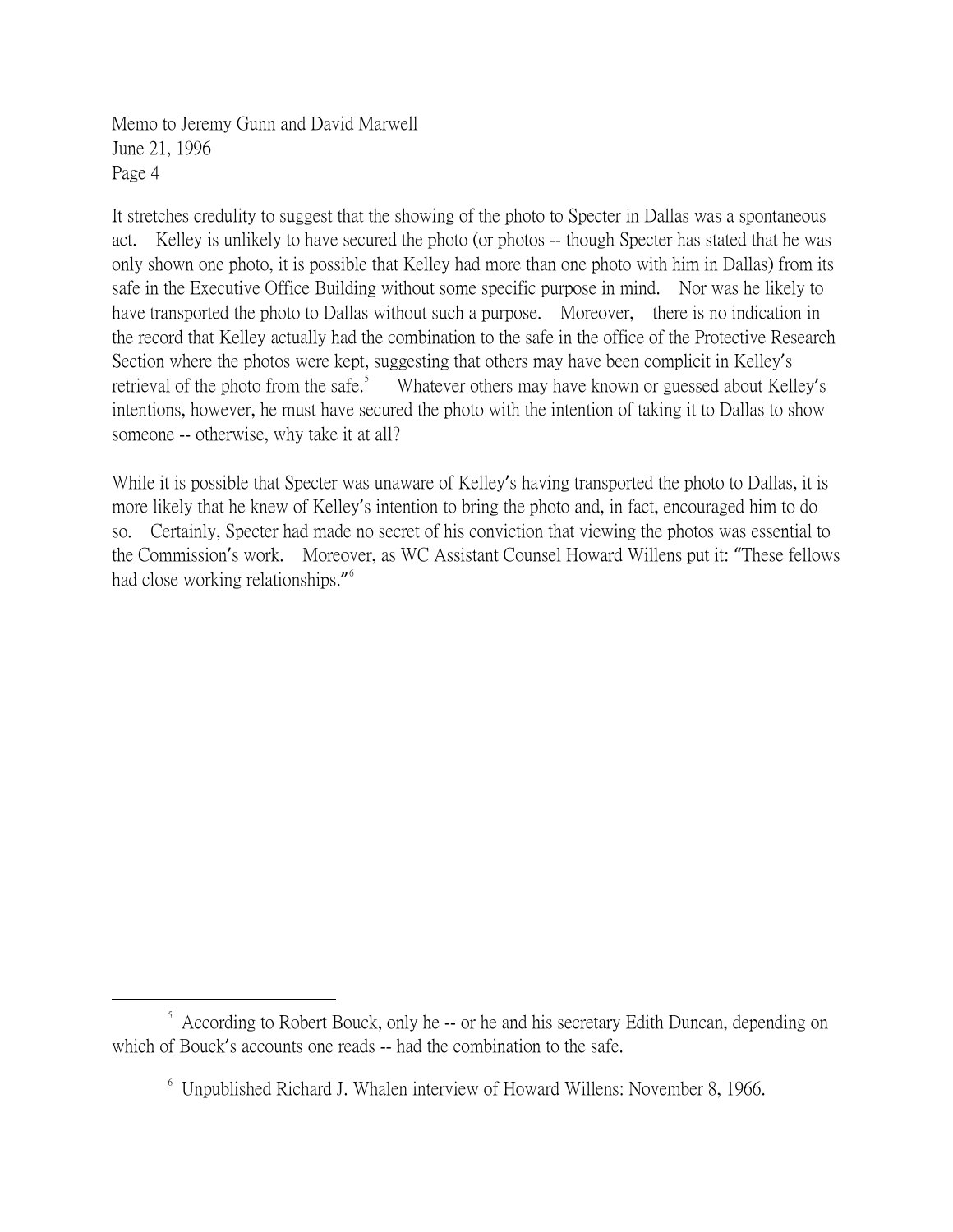Why did the "very private and quite unofficial" showing -- as Specter described it to Richard Whalen -- take place in Dallas during the reenactment? Specter's explanation to Whalen is obscure: "He showed it to me then and there because he'd have the chance to show it to me." This can be interpreted as follows: in Washington, the photos were kept in Bouck's safe and Bouck (and perhaps Edith Duncan) mediated even Kelley's access to them. It might be difficult to surreptitiously, or "unofficially", show any of them to Specter while in Washington. But once Kelley was out of Washington with one or more of the photos, he could easily arrange a private viewing by Specter or anyone else. Moreover, if we assume that Specter did not have and did not expect to have repeated access to any photos, it is not surprising that Kelley (or Specter and Kelley) chose to have the viewing in Dallas during the reenactment. The reenactment's purpose, after all, was to validate the preliminary conclusions of the Commission in regard to the timing, number and trajectories of shots fired at the Presidential limousine (as well as the occupants' relative positions). If, as Specter claims, he only saw a single autopsy photo a single time, then the reenactment would have been the logical occasion for the event, and the back photo the logical photo.

The next question which arises is whether or not others besides Specter and Kelley were aware of Specter's viewing of the photo. Common sense suggests two explanations for the furtive nature of the event: 1) the showing was unauthorized and both Specter and Kelley were at pains to keep it hidden from those who would not have approved, or 2) the showing was authorized but was purposefully arranged so as to be "unofficial" and "private" (to repeat Specter's own adjectives) in order to ensure that the Chief Justice's prime directive, re: keeping all photos out of the Commission's public record, would not be undermined.

My own judgment is that the second alternative is the more likely of the two. First, given Warren's strong feelings about the photos, Specter would have been risking severe disapprobation from Rankin -- perhaps dismissal -- had his viewing been unauthorized and subsequently discovered. It strikes me that Specter would have been unlikely to take such a risk. Consequences for Kelley might have been just as severe at the Secret Service.

Second, while it's a bit of a stretch, there is circumstantial evidence to suggest that at least one other person was aware of the viewing. Howard Willens was interviewed by Richard Whalen on November 8, 1966. Whalen asked the WC Assistant Counsel (and close aide to Rankin) about Specter's admission (made to Whalen just five days earlier) that he had seen an autopsy photograph while in Dallas. Willen's reply included the following sentence (emphasis in original): "Specter, I'm sure, didn't tell you he saw a picture *for certain*. He just saw a picture." (Willens also told Whalen

<span id="page-4-0"></span><sup>&</sup>lt;sup>7</sup> Whalen interview of Specter: November 3, 1966.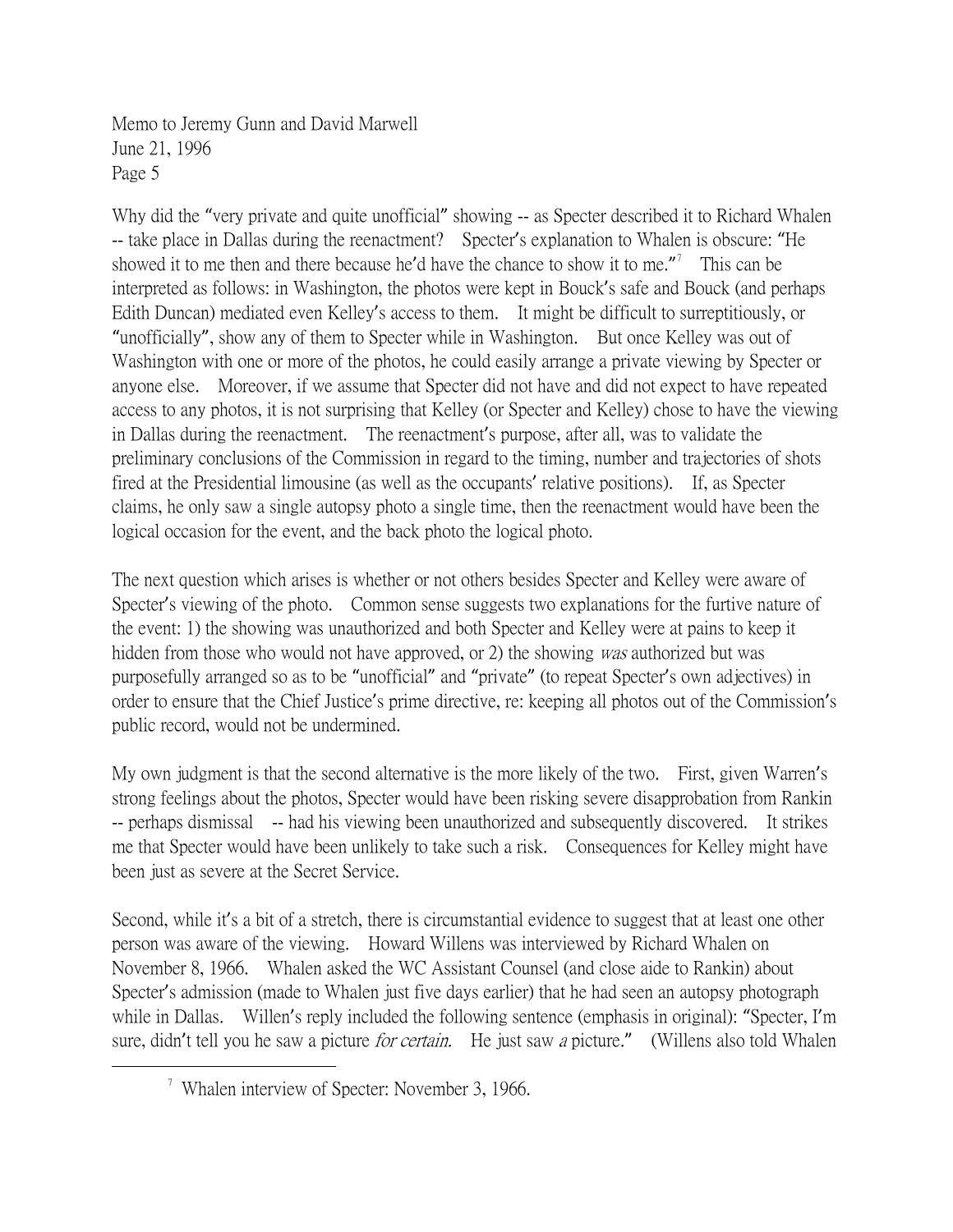that Rankin didn't ask Kelley to show the picture to Specter.) $\delta$  In an October [8](#page-5-0), 1966 phone interview with the author of this memo, Willens stated he had no recollection regarding Arlen Specter having seen an autopsy photo during the reenactment in Dallas.<sup>[9](#page-5-1)</sup>

<span id="page-5-0"></span> <sup>8</sup> Unpublished Richard Whalen interview of Howard P. Willens: November 8, 1966.

<span id="page-5-1"></span><sup>9</sup> Phone interview of Howard Willens by Review Board Senior Analyst Joseph P. Freeman, October 8, 1996. For a one paragraph description of interview, see: Freeman e:\wp-docs\100896, File 4.0.2 JFK Medical. According to a August 17, 1992 cover story in U.S. News and World Report ("JFK: The Untold Story of the Warren Report"), Willens was also among those pushing for access to the photos and X-rays. Having come to the Warren Commission from the Justice Department, the article claims that Willens was personally involved in approaching Robert Kennedy about the Commission's need to examine the photos and X-rays. The article states that, in June of 1964, RFK gave his permission for the Chief Justice, Rankin and the autopsy doctors to see the materials. In his October 1996 phone interview with the author, Willens confirmed that the article was substantially accurate and that he had been involved in "an effort to gain some access" to the materials on behalf of the Commission, and that the June time-frame "sounds approximately right."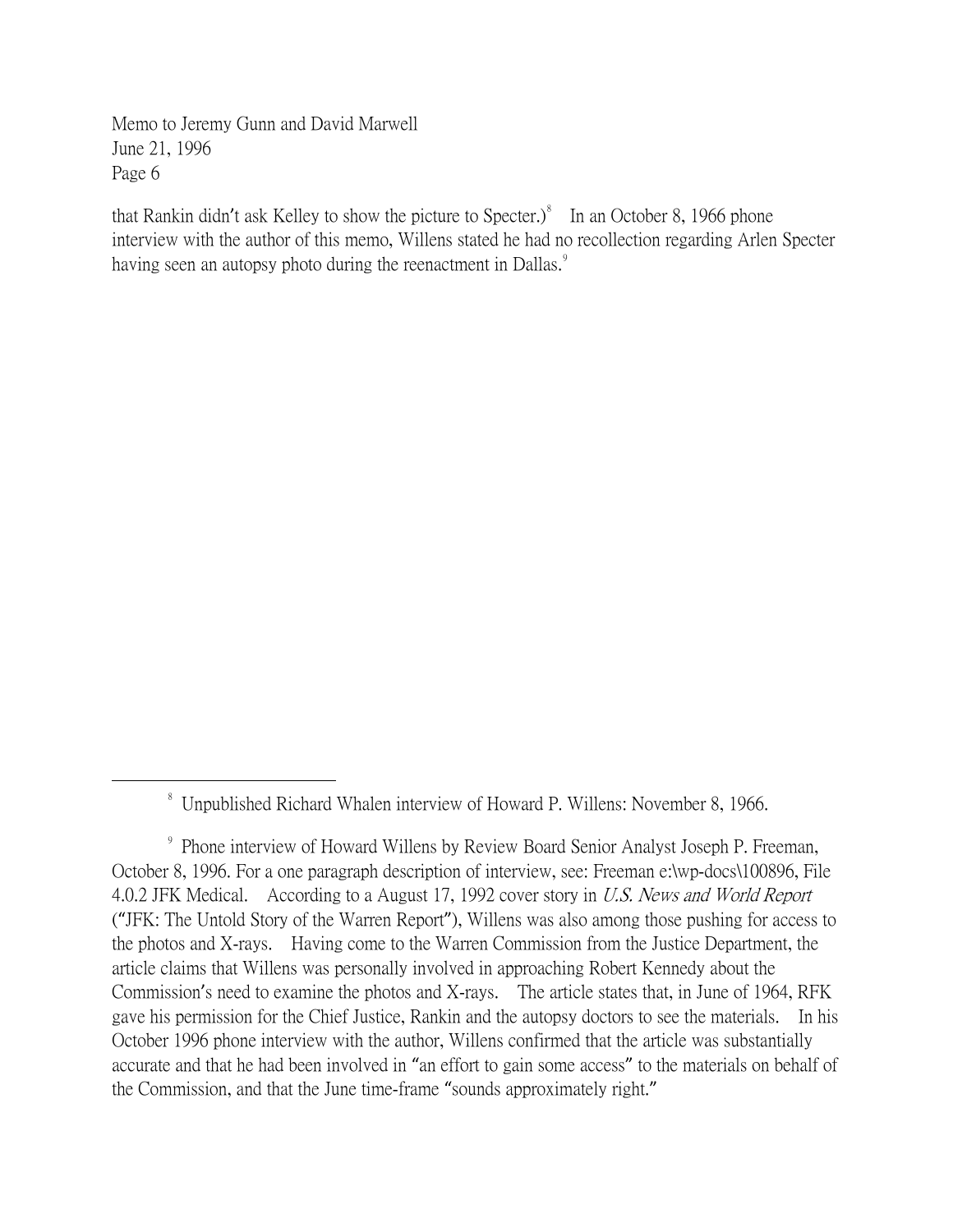Willens' language in his interview with Whalen parallels Specter's own curious construction on the two occasions when he admits to having seen the autopsy photograph. In an interview published on October 10, 1966 in *U.S. News and World Report*, Specter says: "I was shown one picture of the back of a body which was represented to be the back of the President, although it was not technically authenticated. It showed a hole in the position identified in the autopsy report." On November 3rd, 1966, Specter told Whalen: "I saw one picture taken at the autopsy, which was not technically authenticated, which showed the back of a body with a bullet hole, apparently of entry, in the place where the autopsy report said it was." $10$  On both occasions Specter was careful to stress the "not technically authenticated' nature of the photo shown to him. Or, to use Willens' language, Specter was shown *a* picture which he could not know *for certain* was genuine. To me, Willens' qualifying note of caution to Whalen suggests that he knew the drill and assumed that Specter, if he had decided to talk about the viewing, would do so in the code agreed upon when "Plan B" was hatched.

<span id="page-6-0"></span><sup>&</sup>lt;sup>10</sup> Unpublished Whalen interview of Specter: November 3, 1966.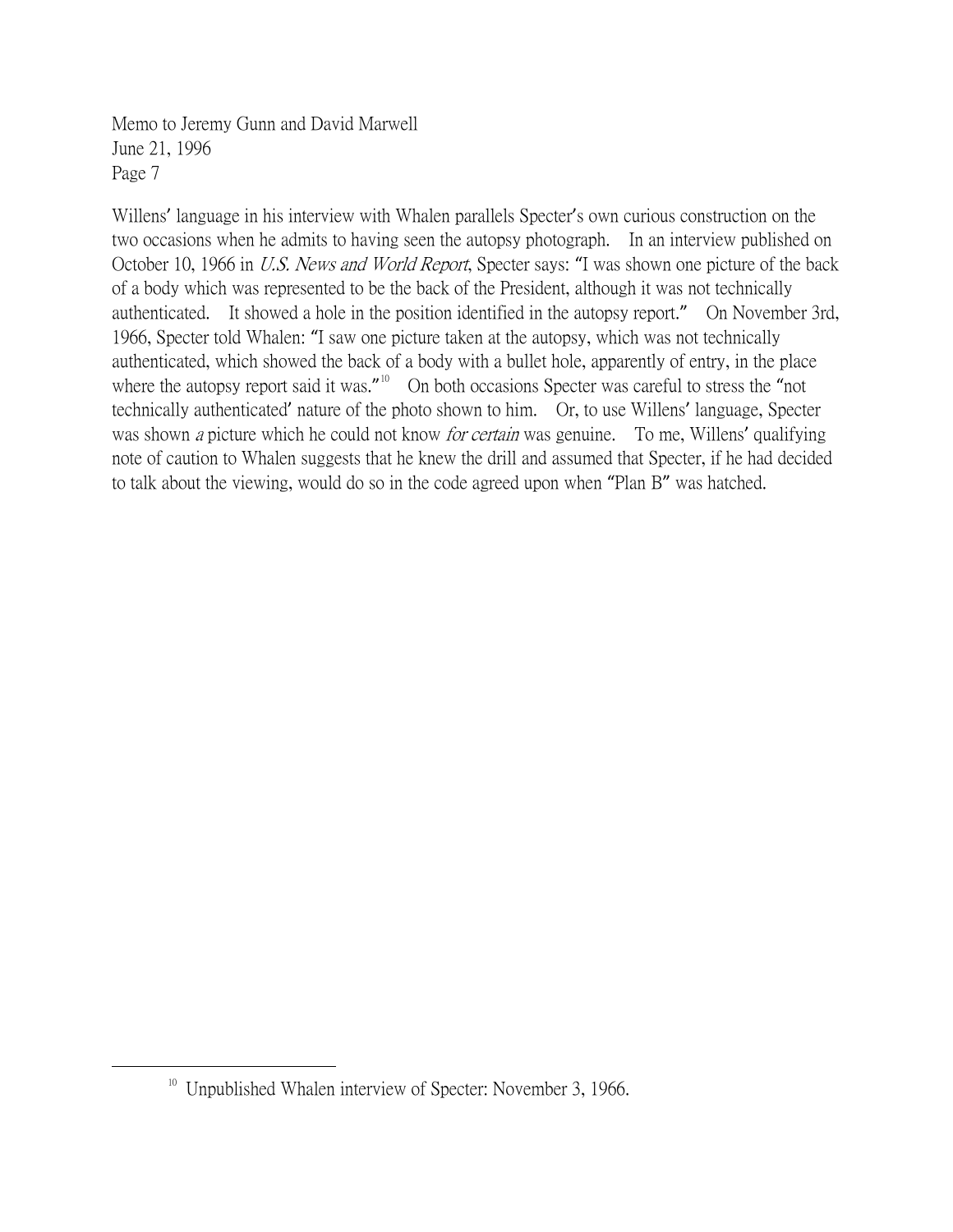Now, this might be nothing more than the speech patterns of two talented and cautious lawyers (especially since the statements are being made two years after the Warren Commission has closed up shop). But to me it reads more like careful language agreed upon during the life of the Commission by men determined to forestall any attempts to drag *whatever* Specter saw into the official record. It is the language of plausible deniability, designed to bridge the gap between the demonstrable need to view the photo(s) and the imperative that it/they not be made public. In the event word of Specter's viewing got out while the fate of the autopsy photos were still at issue, the case would be made that first, the viewing was unauthorized and, second, Specter wasn't even sure if he *had* seen an actual autopsy photo. This duality (and the fact that the question asked of Specter was usually framed in the plural number -- "Have you seen the autopsy *photos?"*) enabled Specter to tell the HSCA that "I did not see the photographs and X-rays," and to tell the Senate Governmental Affairs Committee as recently as 1992 that "I asked to see the photos and X-rays.. and I know that I did not get to see them. $11$ 

It may or may not be significant that, in two earlier 1966 interviews, Specter denies having seen the photos and X-rays without mentioning his "unofficial" Dallas viewing of the single "unauthenticated" photo.<sup>[12](#page-7-1)</sup> By early October of 1966 (when the *U.S. News and World Report* article ran), Specter may have known of the upcoming resolution of the issue of the photos and X-rays (the Deed of Gift) and felt he could be more forthcoming. Similarly, by the date of his Whalen interview the transfer had been accomplished and the disposition of the remaining autopsy materials settled.<sup>[13](#page-7-2)</sup>

<span id="page-7-2"></span><sup>13</sup> Specter *is* concerned that Whalen not identify him as the one who fingered Tom Kelley as the "Secret Service man" who showed him the picture -- a name Specter gave Whalen on a "not for attribution" basis. Kelley, when confronted with Specter's assertion by Whalen, refuses to confirm or deny the story; he also refuses to say whether or not Rankin authorized the showing. Still employed at the USSS, it may be that Kelley has less reason than Specter to be sanguine about word getting out. Whalen describes Kelley as "very nervous on the phone, long pauses, trembling voice and breathing." Whalen phone interview of Kelley: November 7, 1966.

<span id="page-7-0"></span><sup>&</sup>lt;sup>11</sup> Specter testimony before the House Select Committee on Assassinations, November 8, 1977, p. 66, and Specter testimony before the Senate Governmental Affairs Committee (S. Hrg. 102-721 on S.J. Res. 282, The Assassination Materials Disclosure Act of 1992), May 12, 1992, p. 49.

<span id="page-7-1"></span><sup>&</sup>lt;sup>12</sup> June 13, 1966 interview of Specter by Jacob Cohen for an article that ran in the *Nation* in July, and Gaeton Fonzi's interview ("The Warren Commission, Arlen Specter and the Truth") which ran in August of 1966 in Philadelphia Magazine.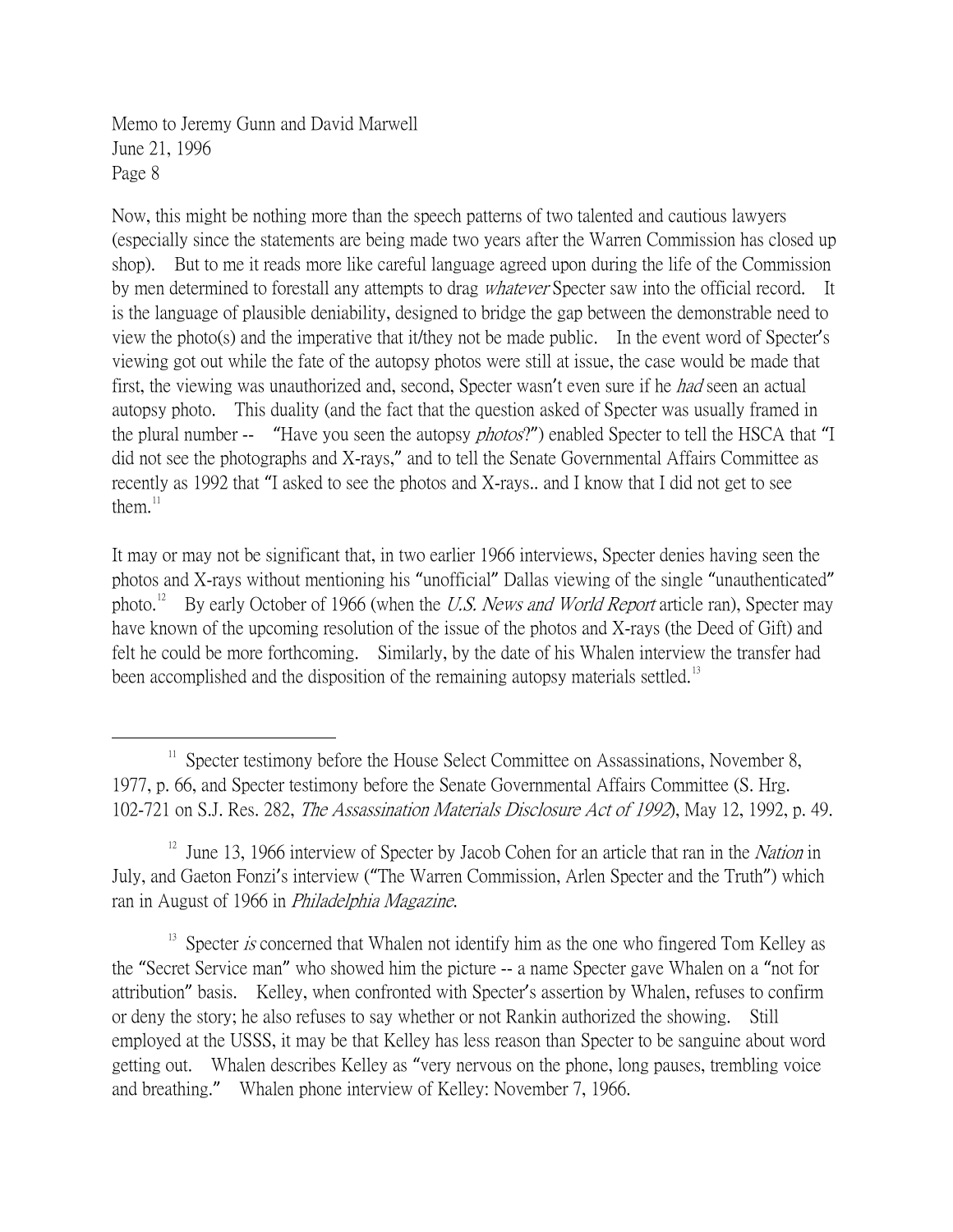Returning to the game plan agreed to by the Commission at its April 30th executive session meeting, the question remains: why this surreptitious viewing in Dallas, instead of the more formal (if "unofficial" in terms of the Commission's public record) examination decided upon by the Commission on April 30th, and why Specter? (Remember, only two weeks earlier Specter was recommending that a court reporter be present when Humes was "debriefed" following his anticipated review of the photos and X-rays.) The answer may lie in a "need to know" calculation made by either Warren or Rankin or both. Specter was the point man on the reenactment: he, not Warren or Rankin, had the best command of the ballistics evidence. Specter was the individual best able to say whether the photo(s) did or didn't validate the Commission's preliminary conclusions. The practical necessity of including Specter on the list of those who would see at least the one photo may not have been apparent when the Commission debated the issue of April 30th; by May 24th, presumably, it was.

Moreover, by excluding non-Commission staffers (like Dr. Humes and a court reporter), the likelihood of keeping the viewing "unofficial" -- and even unknown beyond a very small circle -- was greatly enhanced. For Warren/Rankin remained concerned about widening the privileged circle: David Belin, for one, later recounted having asked for and been denied access to the photos and  $X$ -rays. $14$ 

Indeed, knowledge about the photos and who had seen them was either highly compartmentalized or, alternatively, brazenly lied about to maintain the fiction that they had never been seen by any one.

"To the best of my knowledge they were not introduced as evidence in any of the hearings... The Warren Commission investigation did not see -- that is, *the Warren Commission itself* did not have before it the actual photographs and  $X$ - rays [emphasis added]." (p. 10-11)

<span id="page-8-0"></span> $14$  David Belin testimony before the Government Information and Individual Rights Subcommittee of the Committee on Government Operations (the "Abzug Committee") on November 11, 1975, National Archives -- Security Classification Problems Involving Warren Commission Files and Other Records, U.S. Government Printing Office, 1975, p. 10.

Belin, like Specter and Willens, uses careful language when asked about the Commission's access to the photos and X-rays: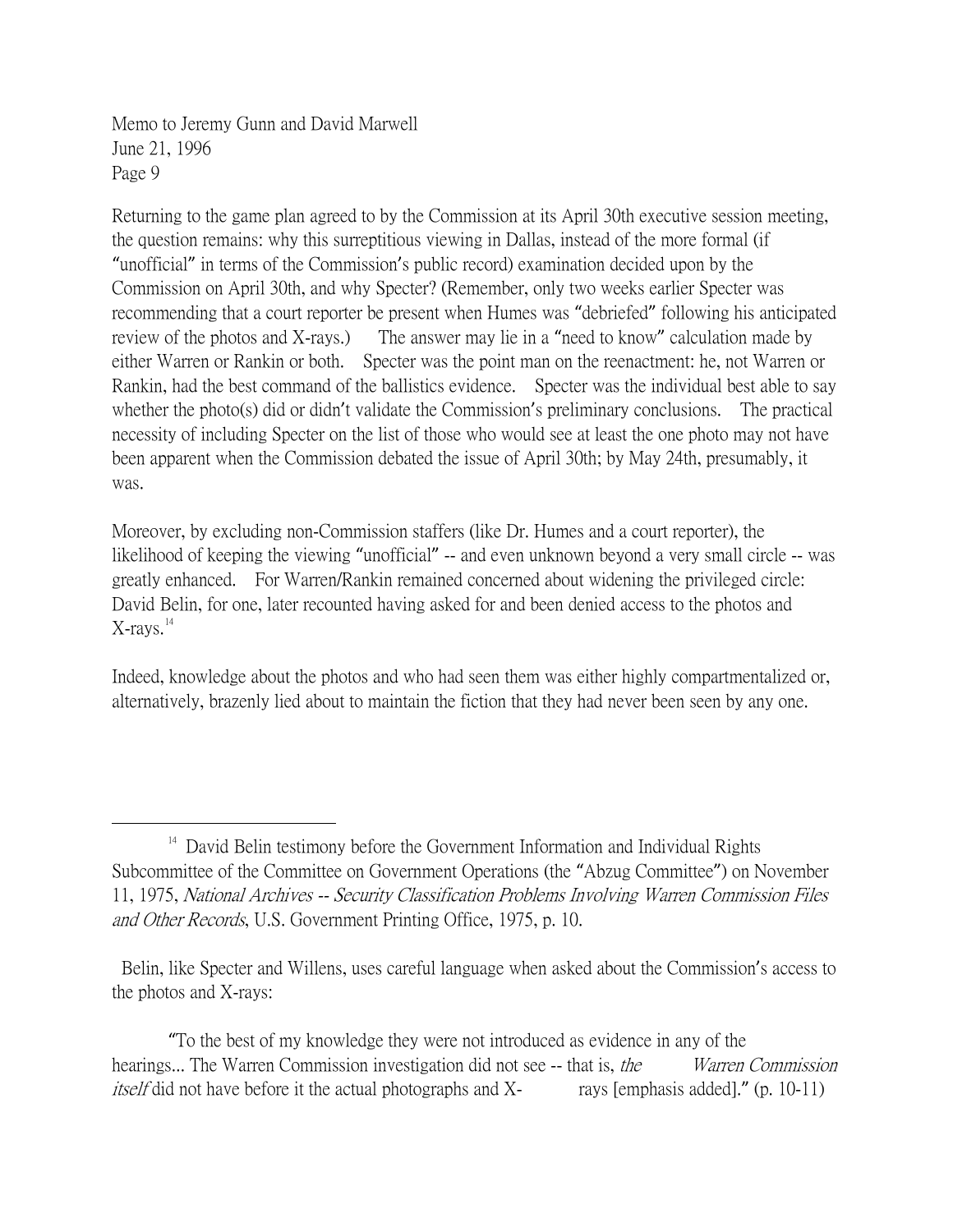Earl Warren's viewing of the photos are a case in point: I have already cited McCloy in 1967 (see footnote 3) indicating his belief that Warren had in the end never viewed the pictures. For several years after the publication of the Warren Commission's Report, it was stated and widely believed that no one on the Commission, including Warren, had seen the photos. But, in early 1967 (*after* the Deed of Gift has apparently resolved the status of the photos once and for all), in a private letter to Arlen Specter, Warren indicated that, in fact, he *had* seen them: "I saw them myself and they were horrible. The other members of the Commission had no desire to see them." <sup>[15](#page-9-0)</sup> This private admission was given wide public exposure in Warren's posthumous memoirs, published in 1977: "I saw the pictures when they came from Bethesda Naval Hospital, and they were so horrible that I could not sleep well for nights." <sup>[16](#page-9-1)</sup> It is not clear -- aside from the almost certainly inaccurate reference to them as having come from Bethesda -- when this viewing would have taken place. My own belief is that it is likely the Chief Justice saw the photos relatively early on, and certainly before the executive session meeting of April 30th. It seems to me that the depth of Warren's conviction that the photos not be made a part of the record is explicable only as a reaction to his having already seen them. Thus, he is speaking from the heart and from experience when he intones on April 30th that including the photos in the Commission's record "would make a morbid thing for all time to come." [17](#page-9-2)

One must wonder if J. L. Rankin didn't also view the photographs. As the Commission's Chief Counsel, Warren's right-hand man and Specter's superior, it would have been an act of considerable self-restraint for Rankin not to have exercised his authority in viewing what his boss (Warren) and his lieutenant (Specter) had seen. There are, after all, Bouck's vague recollections (before both the HSCA and the ARRB) of Warren Commission staffer(s) coming to see the autopsy materials at the EOB in the company of Tom Kelley. If Specter only saw the single photo in Dallas, and if another WC staffer saw the photos in Washington, Rankin would clearly be the most likely candidate. There

The Memoirs of Earl Warren, p. 371

<span id="page-9-2"></span><span id="page-9-1"></span><sup>17</sup> This position runs counter to the June timeline in 1992's U.S. News and World Report story, as broadly verified by my phone interview of Willens. I think it is possible the Chief Justice saw the materials earlier than the June viewing referenced by the article and Willens.

<span id="page-9-0"></span><sup>&</sup>lt;u>15</u> <sup>15</sup> Letter from Earl Warren to Arlen Specter,  $2/23/67$ . Warren is responding to a letter Specter sent him the previous August. Specter's letter and Warren's reply can be found in the Warren Papers at the Library of Congress. While even a quick perusal of his papers makes clear that Warren often took months to answer his mail, it may not have been entirely coincidental that his reply to Specter did not take place until after the Deed of Gift.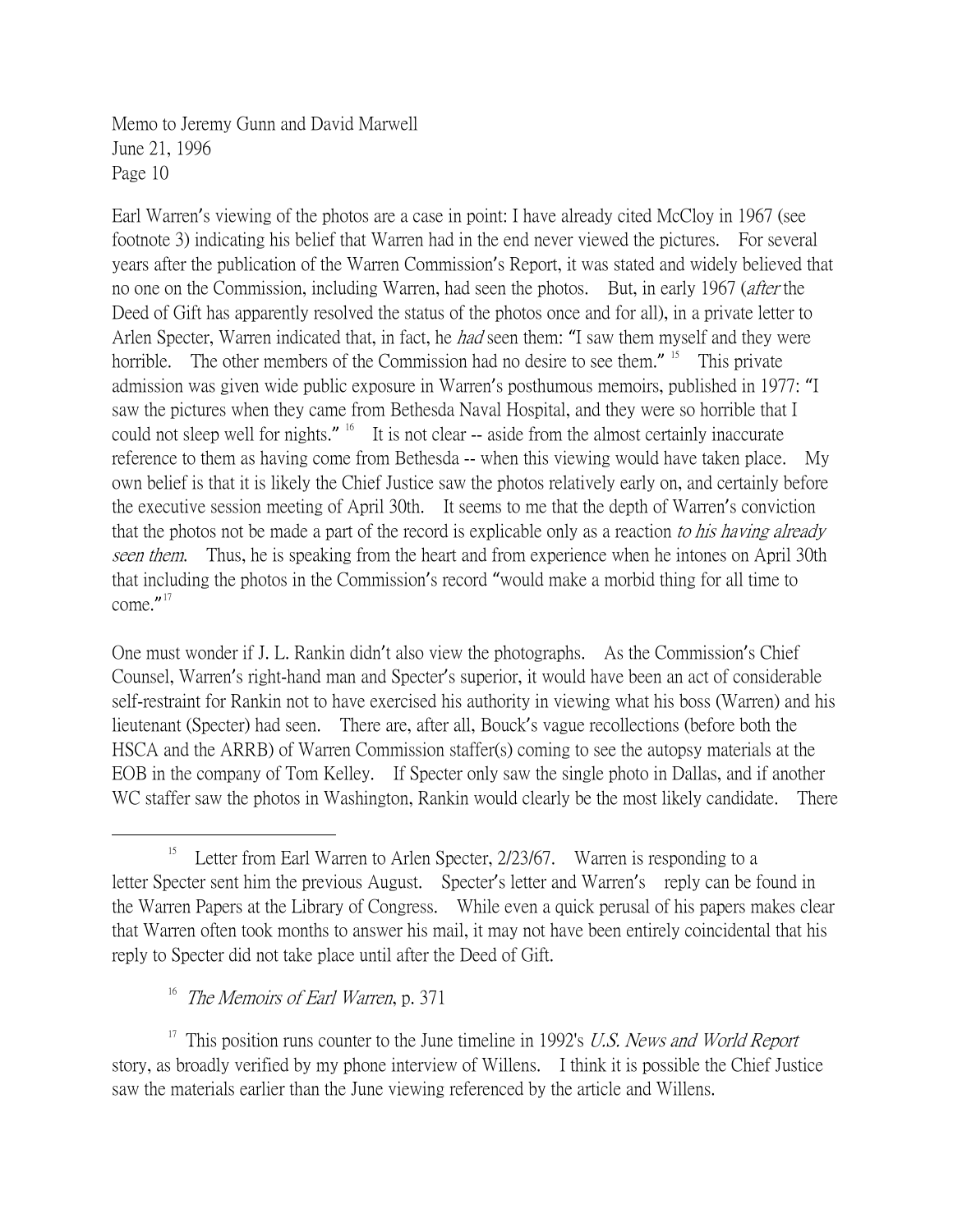is also the early (January 27, 1964) Commission executive session where Rankin's language suggests the possibility that he has seen the back shot.<sup>[18](#page-10-0)</sup> In the author's phone interview with him, Howard Willens stated that he had "no present recollection" as to whether Rankin viewed the autopsy materials, but allowed that Rankin "might well have been present" when the Chief Justice viewed them.<sup>[19](#page-10-1)</sup>

<span id="page-10-1"></span><span id="page-10-0"></span><sup>&</sup>lt;sup>18</sup> See my "Specter/Warren Commission Milestones" memo, p. 5. (Freeman e:\wp-docs\040996, File 4.0.2 Specter, Arlen). It is also possible that Rankin is referencing, not the autopsy photo, but the autopsy face sheet.

<sup>&</sup>lt;sup>19</sup> Phone interview of Howard Willens by Joseph P. Freeman, October 8, 1996.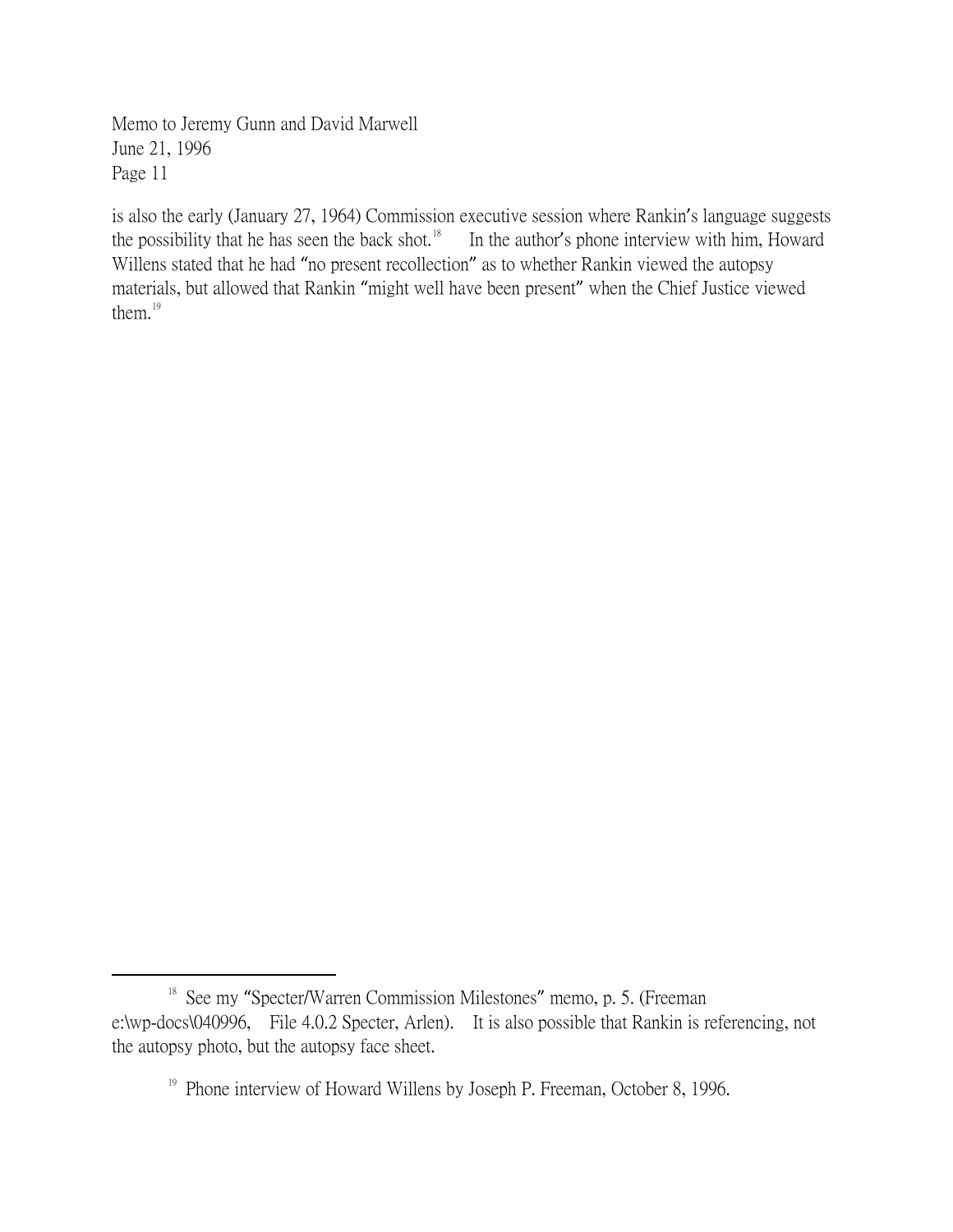In summary, I would posit a scenario wherein the Chief Justice sees the autopsy photographs early on and makes a determination that they must be kept out of the public record at all costs. Probably Rankin sees one or more of the photos during this early period, as well, but in any event is fully aware of the Chief Justice's feelings and is committed to honoring them.<sup>[20](#page-11-0)</sup> The staff's ongoing investigative efforts focus on critical questions regarding the number, timing and trajectory of the shots in Dallas. The Zapruder film is studied endlessly without providing a final resolution of these issues, let alone a solid confirmation of the single-bullet theory. Staffers take the initiative in communicating to Rankin the need to carry the investigation further: for Specter, this means looking at the autopsy photos and X-rays (for Redlich, to cite another example, it means urging Rankin to sign off on a reenactment in Dallas). $^{21}$  $^{21}$  $^{21}$  Rankin is torn between the Chief Justice's wishes and the compelling logic of his subordinates. He attempts to get resolution at the April 30th executive session meeting of the Commission. He appears to have succeeded as Warren reluctantly accedes to the proposal to have one Commission member and one doctor view the photos and X-rays. For whatever mix of reasons, this formal decision is never implemented (Humes, for instance, will not see the photos and X-rays until the November 1, 1966 military inventory). Instead, a minimalist "Plan B" is conceived which involves only one photo and one Warren Commission staffer (Specter). While it is barely conceivable that Plan B is hatched by Kelley and Specter alone, it is more likely that Rankin and possibly Warren himself have signed off (it is also possible that other staffers, like Willens, are aware of the plan and that still others, like Belin, learn of the plan after it is executed). Critical to the plan is the maintenance of plausible deniability for all concerned. This is important in order to deflect possible calls for the photo(s) to be included in the public record in the event that word leaks out that it/they have been viewed. The plan works: Specter's viewing of the single autopsy photograph in Dallas enables him to finish his portion of the draft report with confidence. The Commission's Report is published without the photos or X-rays, and without the Commission even having (officially) seen them. Pressure to release the material slowly mounts, but it is not directed at the Warren Commission, whose job is finished. Earl Warren has discharged his obligations to President Johnson and the nation without running afoul of the Kennedy family or his own conscience. The final disposition of the photos and X-rays are sorted out by the Justice Department and the

<span id="page-11-1"></span> $21$  There is reason to believe that Redlich was speaking for both himself and others (like Specter) in writing his memo of April 27, 1964 on this topic.

<span id="page-11-0"></span> $20$  According to the U.S. News and World Report article cited earlier, Rankin was on the list of those whom Robert Kennedy agreed to have view the photos in June of 1964. Gerald Posner, in Case Closed, again cites Willens as instrumental in securing this permission and, moreover, clearly implies that Rankin actually saw the photos -- as opposed to having simply received permission to do so (pp. 407-408).